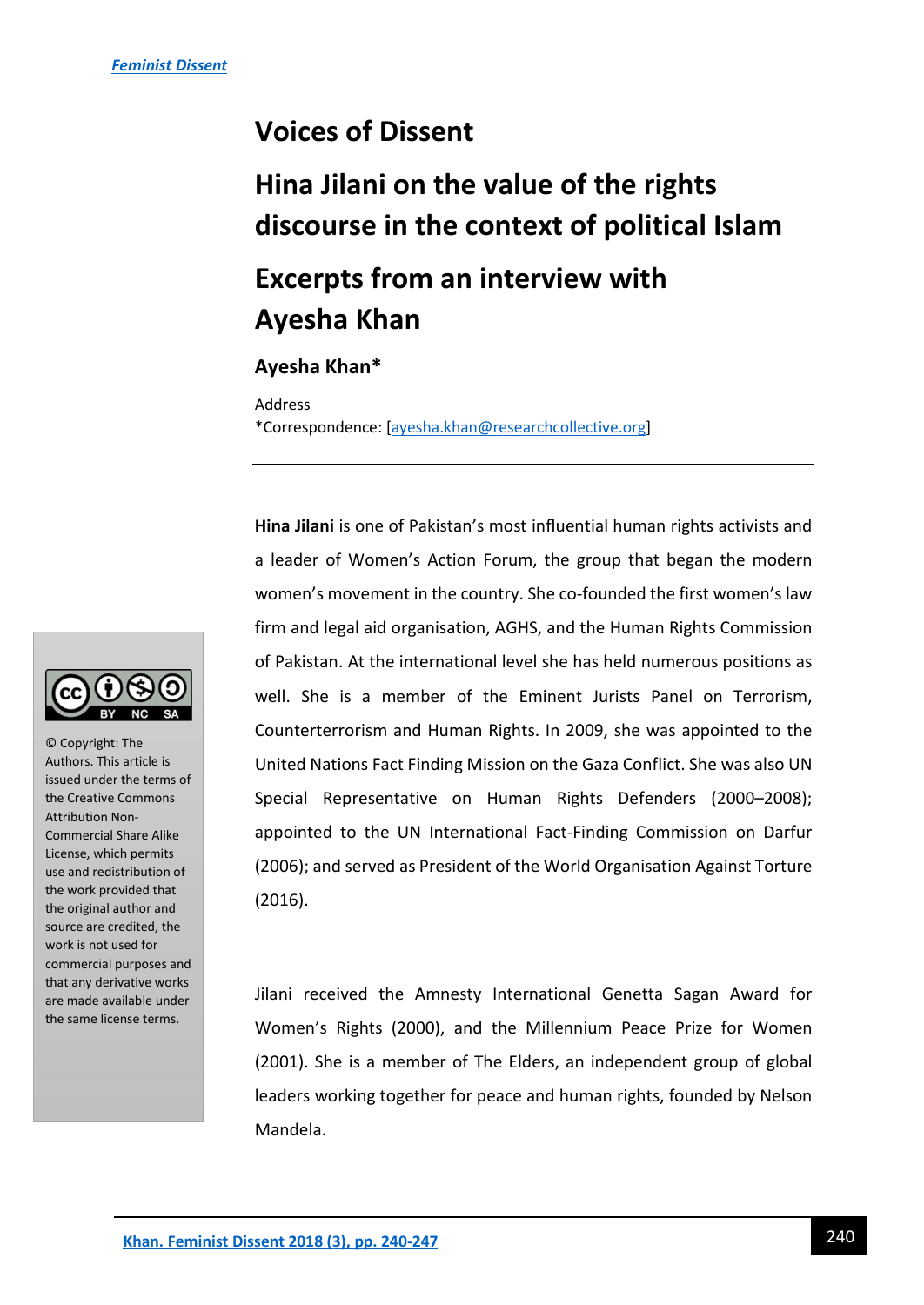Below are edited excerpts from an interview with Ayesha Khan held at Jilani's home in Lahore on 23 October 2015.

### *On what happened to women's mobilisation during and after the Pakistan movement led to Independence from British India in 1947:*

Firstly the promises and the expectations women had were kind of set aside and amalgamated in the Pakistan movement. They separated the Muslim interests from the women's interests in the sub-continent, which was [originally] a joint struggle of women. So Muslim women then separated themselves from that struggle, [as a result] they lost consistency and force. And at the same time [they] came into a country where it was not a question of rights, it was a question of enforcement of Islamic injunctions. Those very people who had heard the Quaid [Pakistan's founder, Mohammed Ali Jinnah] express whatever he had expressed all throughout<sup>1</sup> - I mean, frankly, the Quaid had also used this Muslim interest to create constituency for himself.

But having said that, I don't think his conscience would reconcile to the fact that these kinds of retrograde policies and social messages should in any way constrain the progress of this country and the rights of people whether they are women or anybody else, [including the religious] minorities. He didn't mean it to be that way […] but by that time the damage had already been done, because all these Muslim leaders were mediocre people, who had no leadership quality, absolutely none. And the only thing that their insecurity could hang onto was Islam.

So if the Jamaat-e-Islami<sup>2</sup> was an opponent [of the Pakistan movement], the state had to be [even] more Islamic to overcome them [after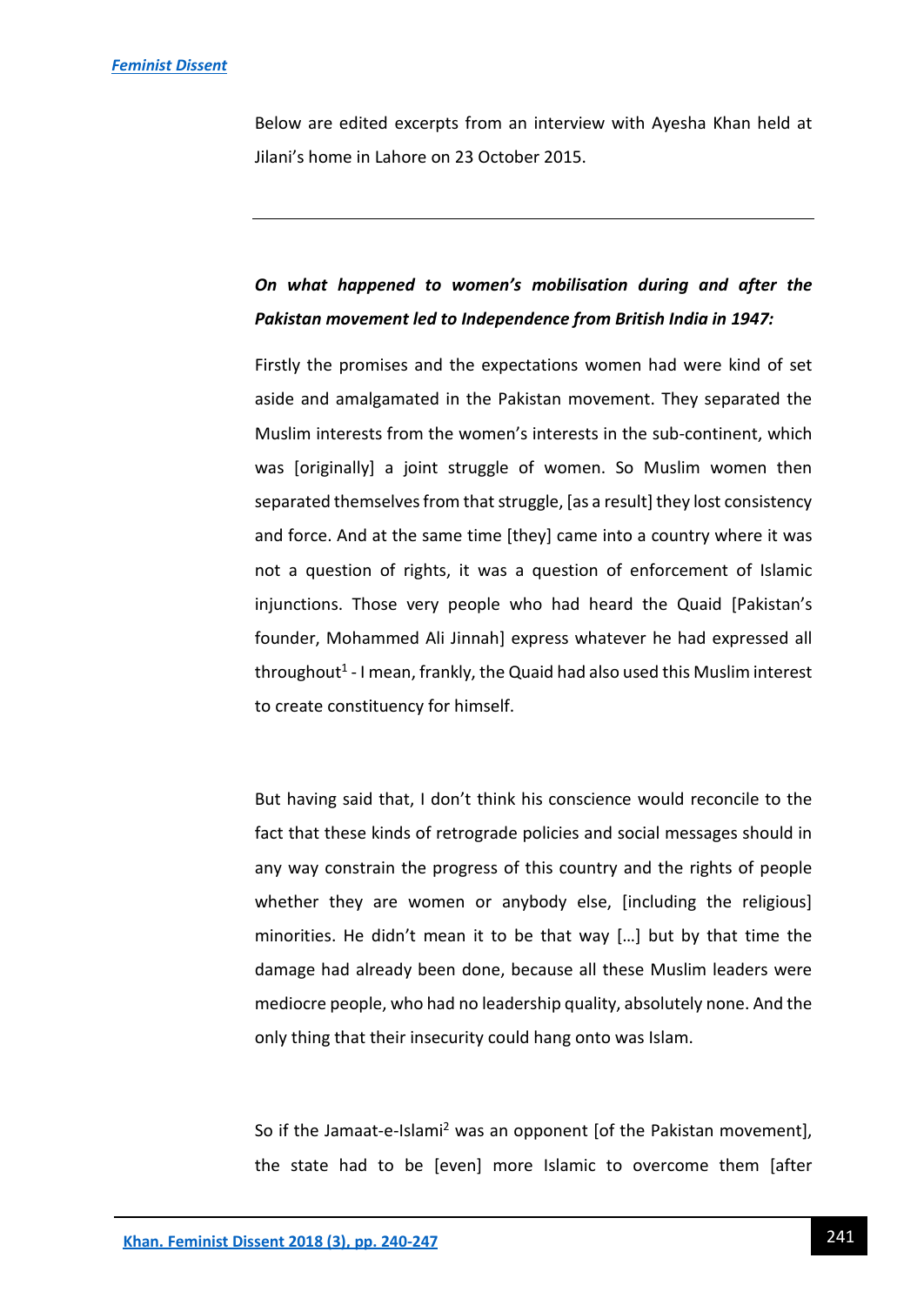Independence]. This was the extent of their imagination on how to politically keep themselves above the Jamaat-e-Islami and the retrograde Islamic forces that at that time the establishment thought of as opponents. [The state thought] if Jamaat-e-Islami is Islamic and they are insisting on Islam, then we either surrender or give them some points without any evidence. [Jamaat-e-Islami] are still in the past, they are still trying to tell the Muslims that they are different. [But] for God's sake, now you are in a country where 95 per cent of the population is Muslim. What are you saying? So this was the extent of their imagination and the quality of [the government's] leadership.

## *Nonetheless the state managed to withstand religious opposition to pass some progressive legislation in the early years, such as the Muslim Family Laws Ordinance of 1961, which gave women improved rights of divorce and controls on polygyny.*

When [these] laws were promulgated, they were a step forward. The problems came really during Zia's time [military rule from 1977-88] because the actual, concrete and specific legislation that came in was antiwomen.<sup>3</sup> So I think in a way this time was the most painful and difficult time we had. At the same time in one sense it was good because it took away our complacencies - and this movement really became dynamic because it was a resistance movement.

So there were advantages and disadvantages to that. The advantage was that it gave importance to women to come together again and come out of their complacent modes. But at the same time the disadvantage was that the period we could have spent in going further than what we had in the 1950s and the early 1960s, we were now spending that time to at least save that and resist what was coming. So this was a long period of resistance, which is lasting till today.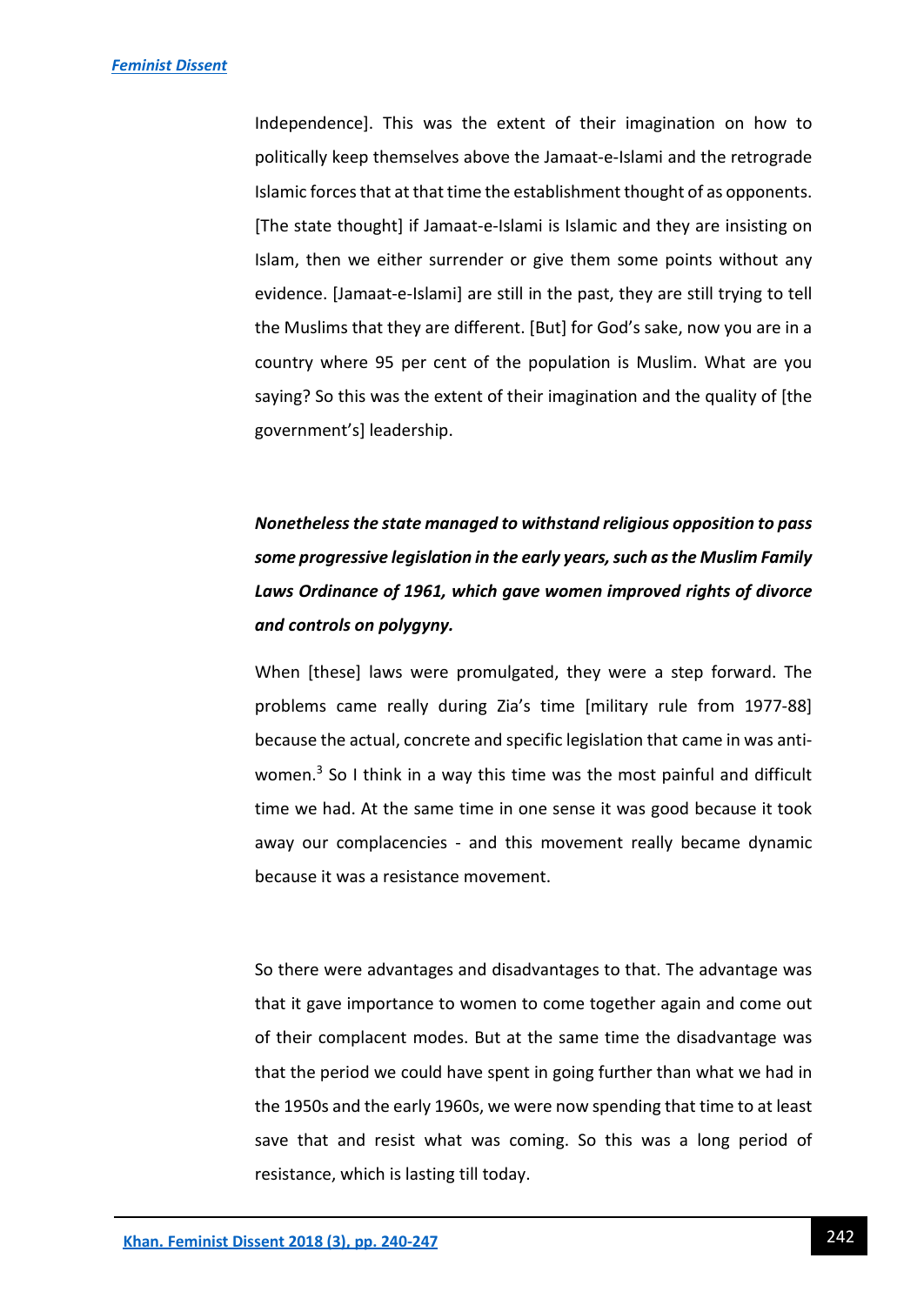### *On the genesis of Women's Action Forum and her position using Islamic arguments to advocate for women's rights:*

Being human rights people we do believe in the freedom of religion. I am not advocating that everybody has to become an atheist. Religion is there but it should have nothing to do with the public domain and certainly laws and rights cannot emerge from religious edicts and injunctions. They should not be the basis of law making because there is inequality of rights in all religions, including Islam. Even though they say Islam has given women a lot of rights, well fine, if that is the spirit of the law in Islam then it should go up and always progress and not stop. There is no capping, there is no sealing on rights.

[But] there was a part of the WAF movement that [said] we will justify everything we are saying from Islamic injunctions. Soon this was stopped because within WAF thinking developed; and I am happy and proud to say that I am one of the leaders saying this is not on. Already in Pakistan there are 72 different sects of Islam, obviously these have come from different views on the same injunctions, a  $73<sup>rd</sup>$  view is not going to help us.

Secondly this is not an Islamic issue, it's not a religious issue. It's a political issue because religion is being used for some kind of political control and power. So you fight it politically. Why do you want to fight on the mullahs' wicket and lose? You have scholars of Islam whose interpretations of Islam are as good as our ideas on our rights, [yet they] can't even live in their own country [they are being] driven away by these forces that were using Islam for their political ends. So we thought this was a useless fight, it was going to tire us out.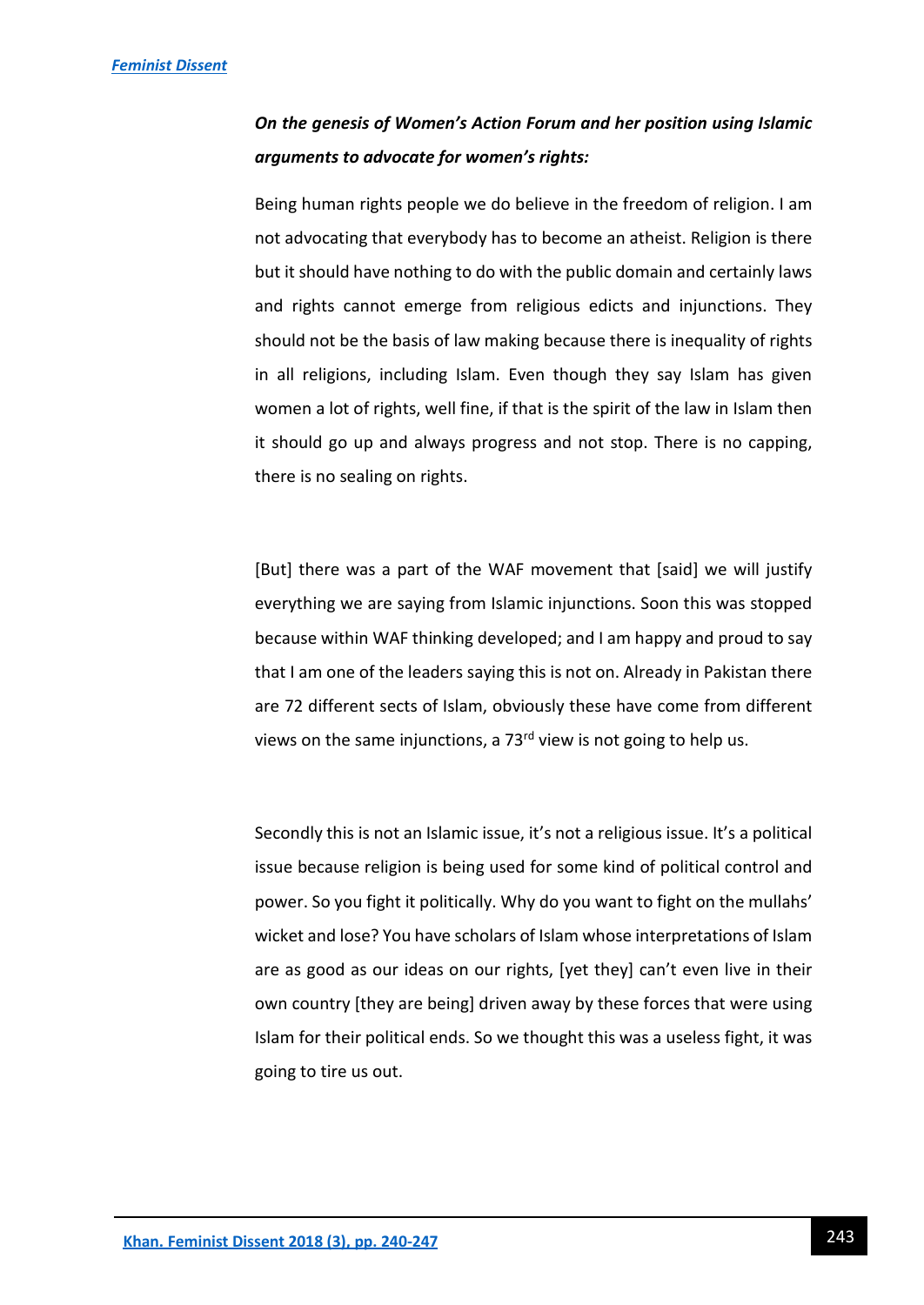#### *On the achievements of WAF in an Islamising state:*

This is the biggest victory of the women's movement in Pakistan. We may not have been able to get rid of the Hudood Ordinances<sup>4</sup> for 25 years, but we put women on the political agenda in Pakistan. When the 1988 elections [took] place [after Zia's death] every political party had a women's rights programme. Since then in every election, every political party including Jamaat-e-Islami, whatever their views may be, have to put women's rights as a part of their manifesto.

So how can anybody say that this is not a successful movement? This you must acknowledge, and we don't need to convince anyone.

So, this is WAF's contribution, bringing women into this whole question of democracy, Pakistan's politics, and Pakistan's foreign policies. Because from here a movement of women is generated. From here only [do] women stand up and consolidate civil society power in the whole of South Asia. Internationally today the only movement that sustains itself is the international women's movement, and South Asian women and women from Pakistan are very much a part of building that movement and sustaining it. And many of them are active members of WAF.

### *In an environment that has grown increasingly conservative, where liberal spaces are shrinking, is WAF's demand for a secular state realistic?*

That doesn't matter, [although] it is the best thing if it does, as long as mindsets change and become more progressive and more secular in their analysis and everyday thinking. Look, I had this tea, even if I am very religious while having tea I won't think about how Islam has guided me to drink it. So I don't think that in our everyday life that [religious framework] counts, unless for some political purpose it is made into an issue. This is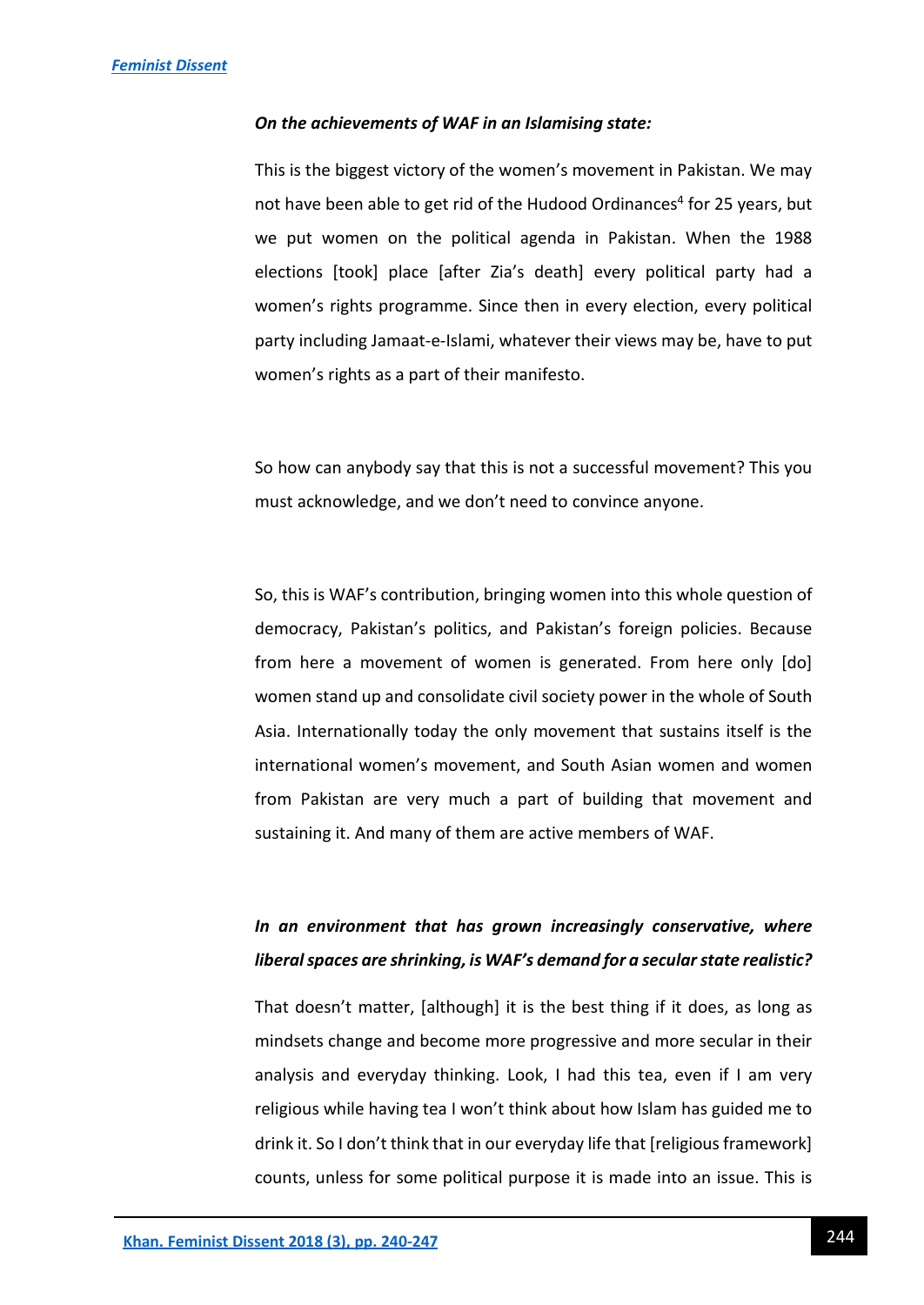something that [the religious lobby] have created artificially. [Therefore nowadays when you hear some women speak] they don't say, 'We went to such and such place at 4 o clock', they say that 'I went there at Asr', because now this has become a value - that if I talk like this then I am very virtuous.

This can only be undone gradually. But if democracy stays for some time then with the political and state concentration on Islam, Islam will change. [So] many protests of different interest groups take place throughout the country, other than [those led by] the mullahs. Some protest on water, some against police, some about inflation. How many from the public really stand up for religion, unless [the protest is] started by a mullah who brings in all the kids from their *madrassa*. 5 Where are these happening spontaneously? This is the reality of our country. And as democracy advances, as people-centred progress or development initiatives start, then the [public] debate will be focused on that.

Water, electricity, energy crisis, inflation, police issues, some one's child being killed, sexual abuse, these are the only issues of [spontaneous peoples'] protests. So when the problems are such that you don't want to solve or you cannot solve them, then you [as government] deflect and push the concentration [on religion]. Since 1947, we have always been pushed towards Islam by political elites because they had nothing in their pockets, nothing else.

*Jilani insists on the importance of using the courts to push for women's rights even though the judiciary may not always understand progressive legislation. One indication that it is becoming more open-minded was the Supreme Court's 2012 recognition of transgender persons as a third*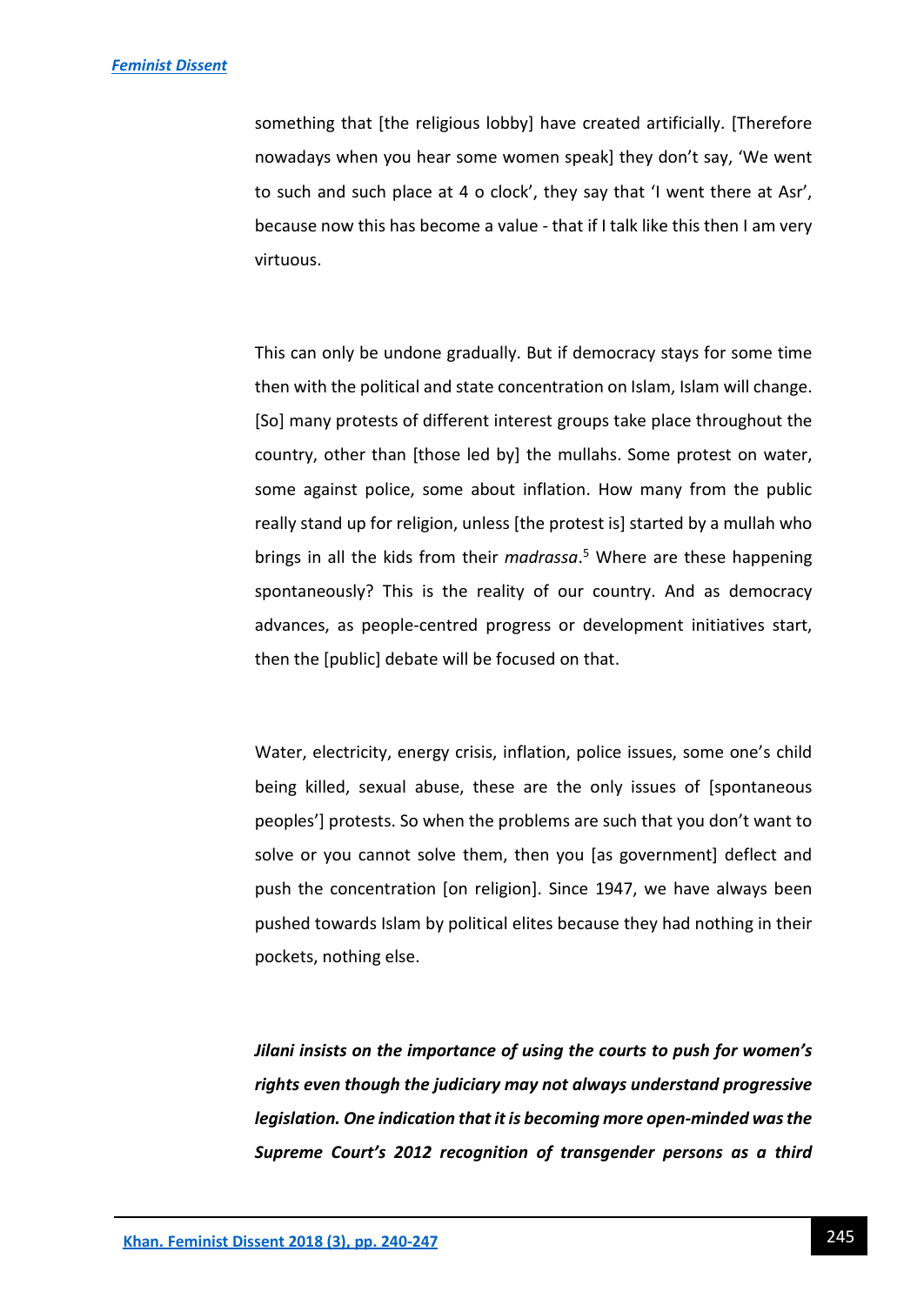*gender. New laws passed in Parliament, those on sexual harassment passed in 2010, may still need improvement but legal activists must make maximum use of them in court.* 

This is what I keep on saying to NGOs and human and women's rights defenders that just sit after the law has been made - use it, because we never get the perfect law! The law is never exactly like what your expectations are, unless you improve it by use. We have taken out good results from the worst of laws. This is legal activism. There are many bad laws, but we take relief for women. In my life, I have won 81 per cent of the cases that I have gone to court with, despite this very horrible framework we have.

The judges, too, get this in their consciousness that we cannot [just view a case] technically, we have to see the parties in front of us, what their circumstances are, and then apply the law to it.

Now in sexual harassment cases I am telling them to bring in more jurisprudence, by taking up more cases of this issue. The problem is that a very small number of women want to come in front [of court], because with sexual harassment in the workplace it has to be a professional woman taking the risk of losing her job. [Nonetheless, by taking up cases in court] hopefully we will bring out good jurisprudence - especially on the standard of proof. We claim that in sexual harassment cases what the women should have to prove is that there is an absence of malice, that's all - that we aren't prosecuting maliciously. If absence of malice is proven, [we argue that] then all the presumption must be in her favour. I am trying to find ways of doing that.